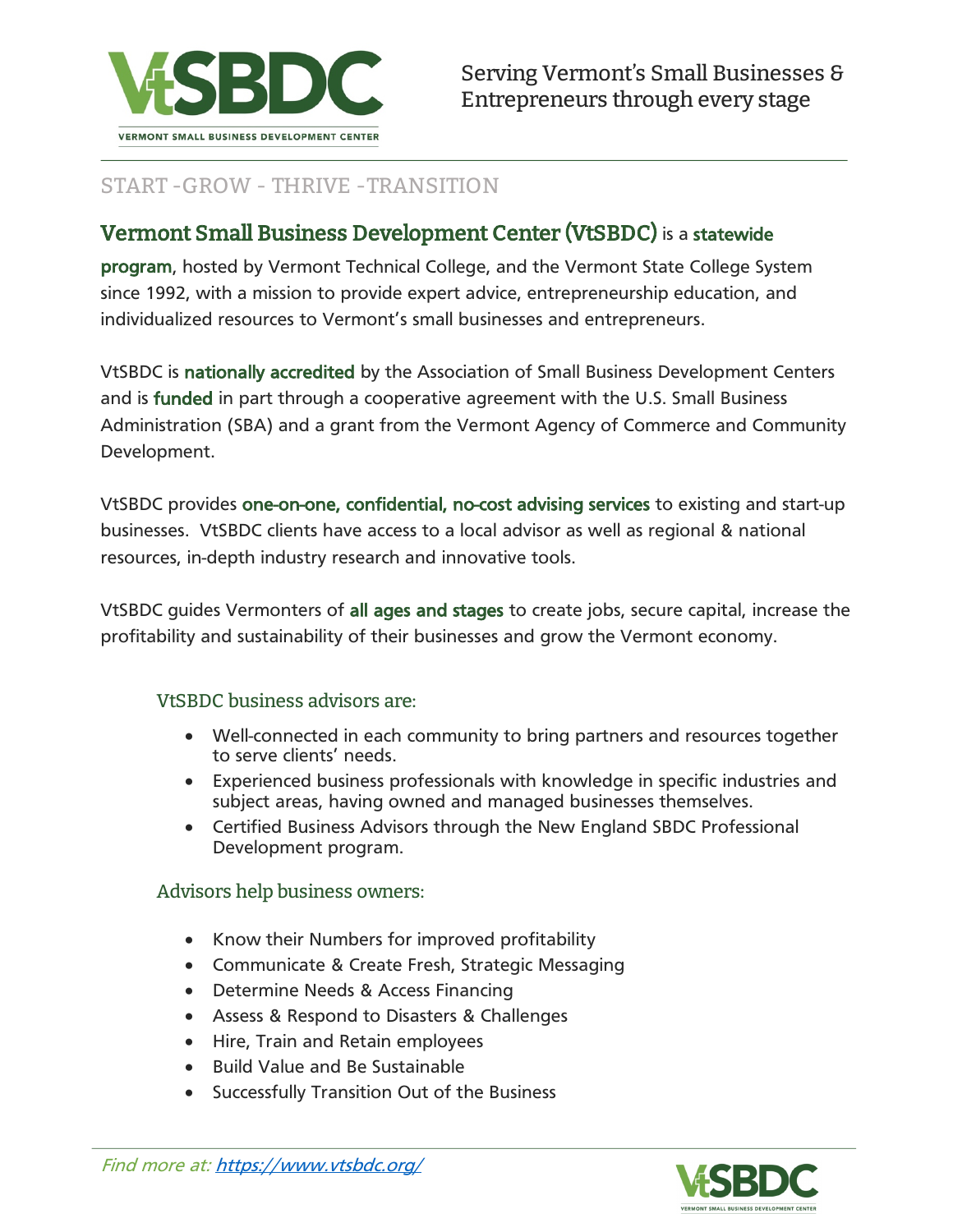# VtSBDC Motto:

*You may be in business for yourself, but you do not have to be in business BY yourself*

# RESULTS - In FY'20 (Oct 1, 2019-Sept 2020)

| <b>New Capital Infused</b> | <b>Jobs Created &amp; Retained</b> | <b>New Businesses Started</b> |
|----------------------------|------------------------------------|-------------------------------|
| \$17,563,913               | 650                                | 37                            |

RESILIENCE \* RECOVERY \* REINVENTION

### STANDING BY SMALL BUSINESSES DURING COVID-19



When COVID-19 hit, a triage system was immediately activated and a comprehensive Roadmap put in place to help business owners assess and respond, driving results on how to make critical decisions in a crisis. Now updated to assist businesses navigate 2021:

> Click here for the 2021 COVID-19 Roadmap https://www.vtsbdc.org/covid-19-roadmap/



To navigate state and federal business lending, VtSBDC established the Business Lending 01s studying, analyzing and summarizing complex information to interpret for partner organizations and clients.

Click here for the Disaster COVID-19 Business Lending & State of VT Grants: https://www.vtsbdc.org/covid-19-lending/

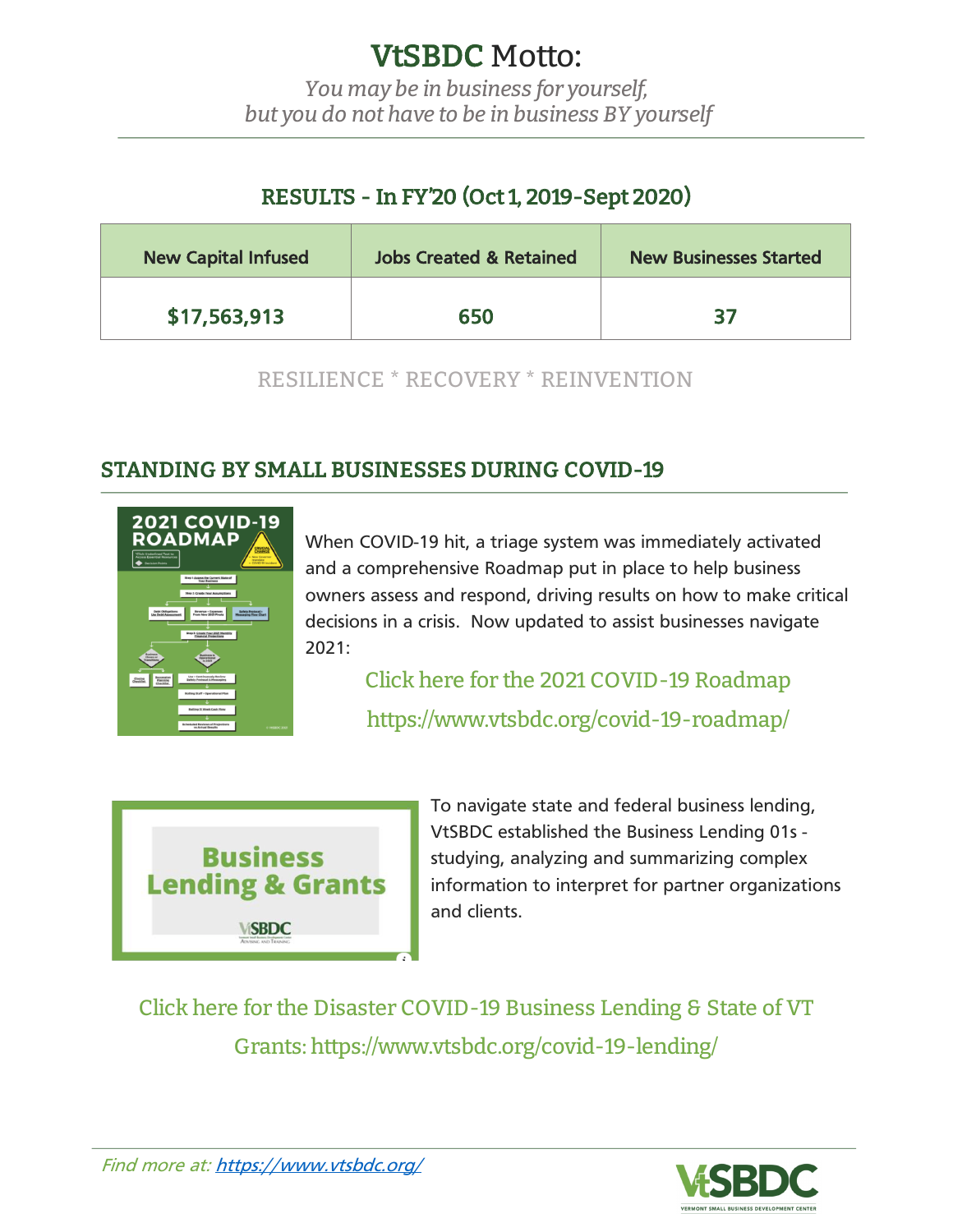VtSBDC provided 1:1 advice, and guidance to over 1,200 business owners and communicated with another 600+ business owners through mass email communication

offering interpretation and guidance on federal and state loans and grants.

#### Coming soon:

Financial Literacy 7-part series titled "Know Your Number<sup>s"</sup>. These sessions will be recorded and available on demand via the VtSBDC.org website.



#### ENTREPRENEURSHIP EDUCATION & STUDENT ENTREPRENEURS

The future belongs to the young innovators and creators, and the tools of entrepreneurship equip our Vermont students to identify and solve problems, making the world a better place. VtSBDC helps college students and educators of secondary students with advising, entrepreneur education, workshops, classroom presentations, Starting Your Own Business workshops, annual competitions, and much more.

*Testimonial from a high school teacher about the entrepreneurship competition led by VtSBDC:*

You have no idea how these contests with awards attached to them are of the utmost importance to teachers like me....

They give students tangible, real criteria to meet and <sup>a</sup> real goal to achieve.

- They increase verbal skills like interview skills with business professionals in person and over video chat.
- They encourage and demand problem solving and research skills.

• They OWN their own work because of the time and energy they put into it. Without these high-stakes projects for professionals outside of the classroom, I would lose them. Please don't ever do away with this contest. It really is great. Thank you.